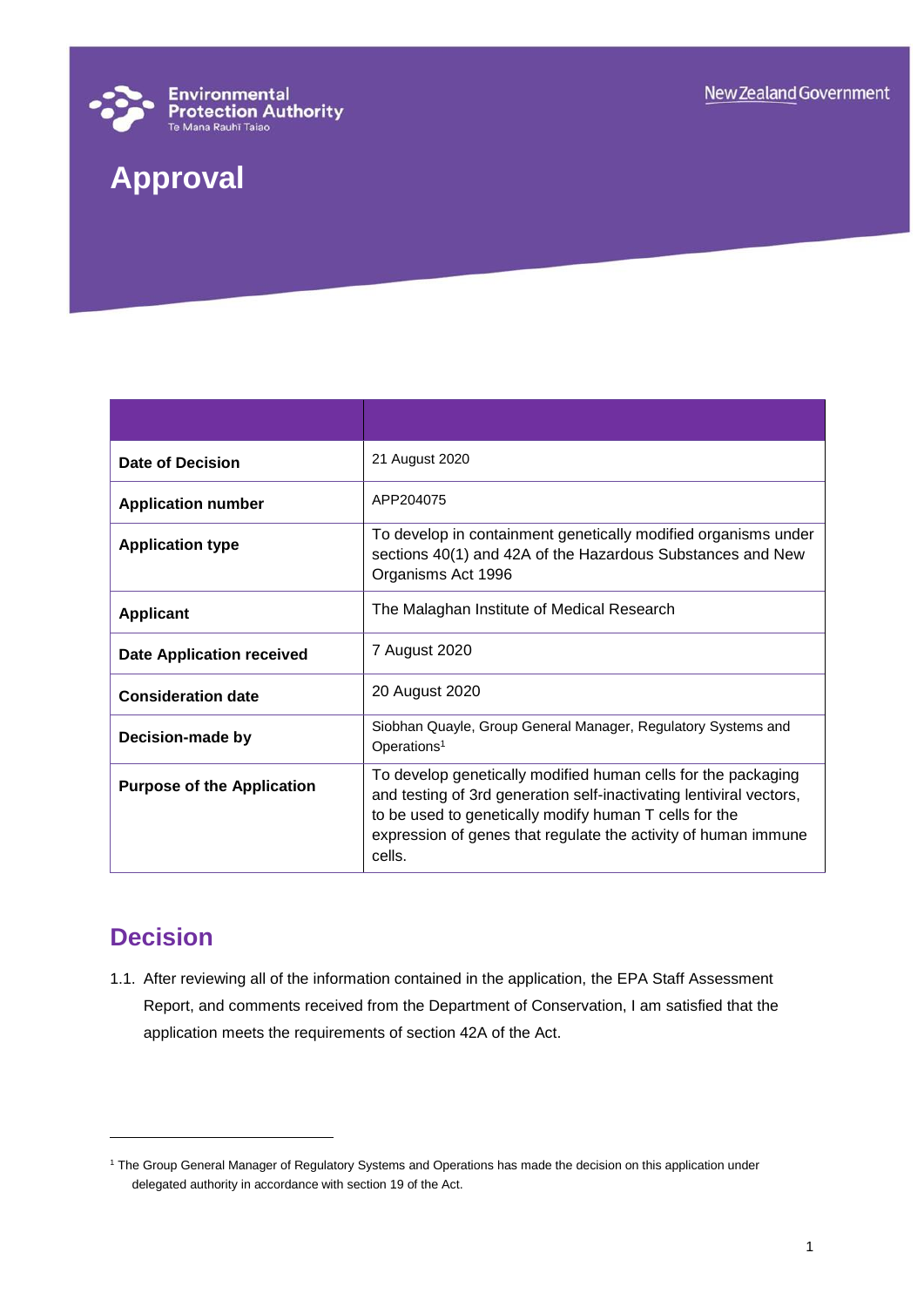1.2. Therefore, **I approve** application APP204075 to develop, as a project, the genetically modified organisms described in Table 1 and the Schedule **with controls**, as listed in Table 2.

**Siobhan Quayle**

21/08/2020

**Group General Manager, Regulatory Systems and Operations**

**Date**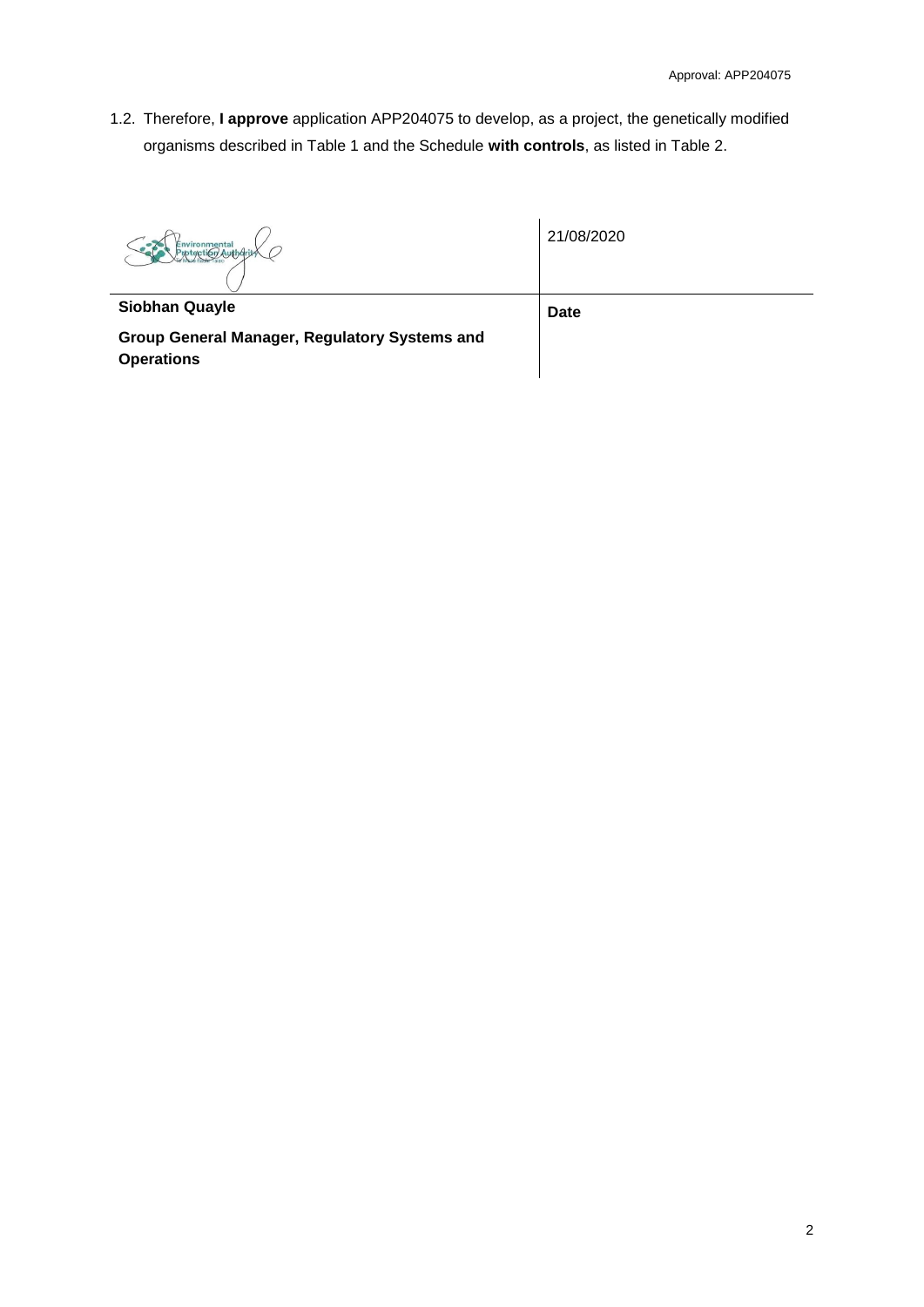### **Table 1: Approved organism description**

|                                                 | Cultured cell lines of the following species:                                                                                                                                                                                                                                                                                                                                                                                                                                                                                                                                    |  |
|-------------------------------------------------|----------------------------------------------------------------------------------------------------------------------------------------------------------------------------------------------------------------------------------------------------------------------------------------------------------------------------------------------------------------------------------------------------------------------------------------------------------------------------------------------------------------------------------------------------------------------------------|--|
|                                                 | Homo sapiens L. 1758 (human).                                                                                                                                                                                                                                                                                                                                                                                                                                                                                                                                                    |  |
| <b>Host organisms</b>                           | Human lentiviral packaging cell lines, primary leukaemia cell lines for vector titre testing,<br>and human primary T cells with genes encoding Chimaeric Antigen Receptors                                                                                                                                                                                                                                                                                                                                                                                                       |  |
| <b>Category of host</b>                         | These organisms are Category 1 host organisms because:                                                                                                                                                                                                                                                                                                                                                                                                                                                                                                                           |  |
| organism                                        | they are clearly identifiable and classifiable<br>$\bullet$<br>they are characterised to the extent that their main biological characteristics                                                                                                                                                                                                                                                                                                                                                                                                                                   |  |
|                                                 | are known                                                                                                                                                                                                                                                                                                                                                                                                                                                                                                                                                                        |  |
|                                                 | they are not normally able to (and do not contain infectious agents normally<br>able to) cause disease in humans, animals, plants or fungi                                                                                                                                                                                                                                                                                                                                                                                                                                       |  |
|                                                 | they do not normally infect, colonise or establish in humans, and                                                                                                                                                                                                                                                                                                                                                                                                                                                                                                                |  |
|                                                 | they do not produce desiccation-resistant structures such as spores or cysts<br>that can be normally disseminated in the air.                                                                                                                                                                                                                                                                                                                                                                                                                                                    |  |
| <b>Modification</b>                             | Vectors will be 3 <sup>rd</sup> generation replication-defective self-inactivating lentiviral vectors and<br>consist of plasmids containing viral packaging gene constructs, envelope protein<br>constructs, and transfer vectors containing: promoters and gene regulatory elements,<br>packaging signals, secretory signals, polyadenylation signals, flanking long terminal<br>repeat sequences and origins of replication, genes for viral envelope proteins, reverse<br>transcriptase, integrase, matrix, capsid and nucleocapsid proteins, envelope proteins,<br>protease. |  |
|                                                 | Donor genetic material is sourced from humans, and mammalian viruses.                                                                                                                                                                                                                                                                                                                                                                                                                                                                                                            |  |
|                                                 | The modifications will consist of functional coding sequences for chimaeric antigen<br>receptors, including antibody single chain variable fragment recognising the CD19 cell<br>surface protein, transmembrane domains, and immune cell co-stimulatory domains.                                                                                                                                                                                                                                                                                                                 |  |
|                                                 | The modifications will exclude:                                                                                                                                                                                                                                                                                                                                                                                                                                                                                                                                                  |  |
|                                                 | Genetic material that increases the pathogenicity, virulence, or infectivity of the<br>$\bullet$<br>host organism                                                                                                                                                                                                                                                                                                                                                                                                                                                                |  |
|                                                 | Genes that encode for vertebrate toxins with an $LD_{50}$ < 100 $\mu$ g/kg, and<br>Those that result in the GMO having a greater ability to escape from<br>$\bullet$<br>containment than the unmodified host organism.                                                                                                                                                                                                                                                                                                                                                           |  |
| <b>Category of</b><br>modification              | The modifications are Category B because these modifications are carried out under a<br>minimum of PC2 containment as defined in the Regulations. They do not increase the<br>pathogenicity, virulence or infectivity of the host organism to laboratory personnel, the<br>community or the environment and do not result in the GMO having a greater ability to<br>escape from containment than the unmodified host organism.                                                                                                                                                   |  |
| <b>Minimum</b><br>containment<br>level required | PC <sub>2</sub>                                                                                                                                                                                                                                                                                                                                                                                                                                                                                                                                                                  |  |